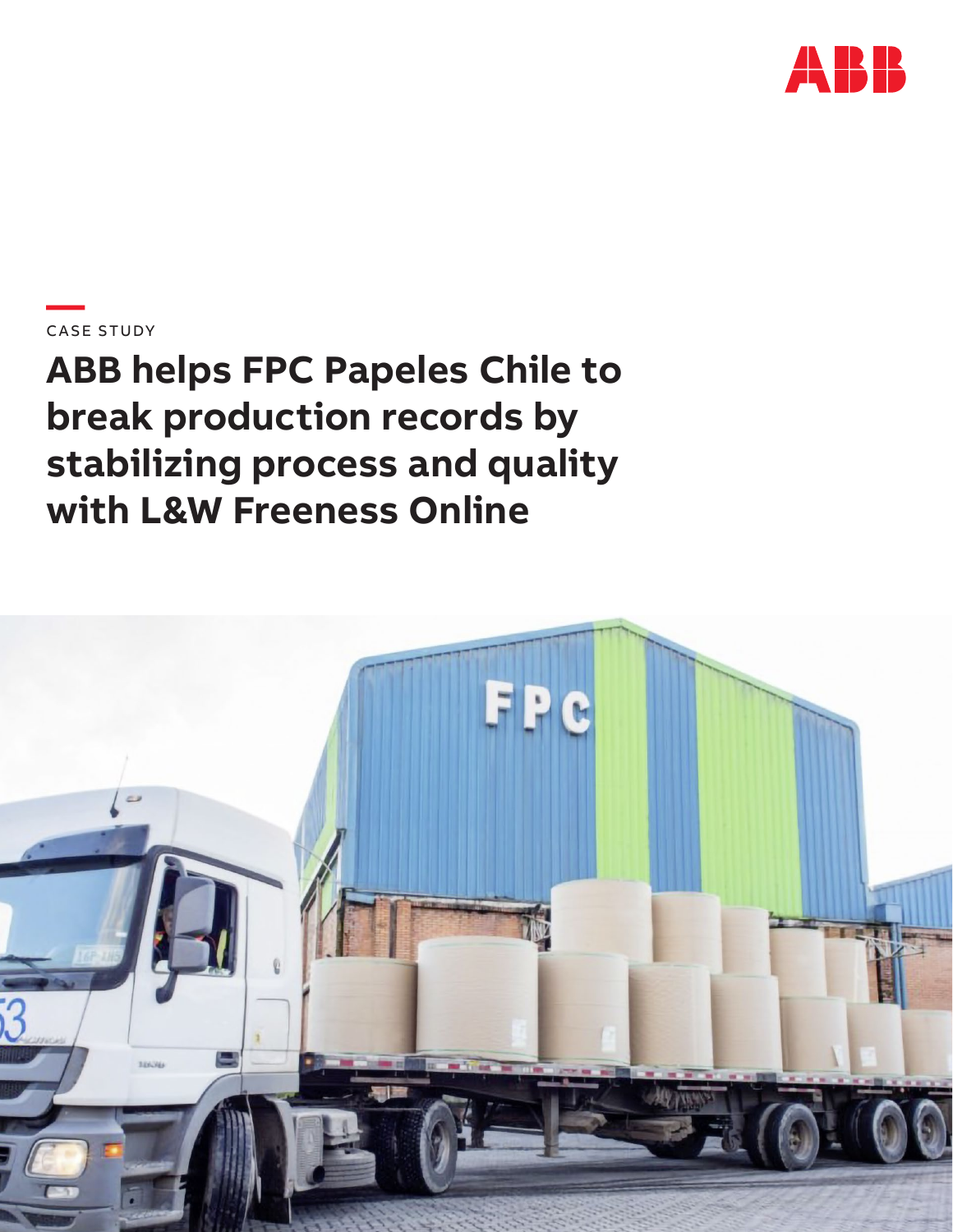Near Concepción on the heavily forested Pacific coast of Chile, FORESTAL Y PAPELERA CONCEPCIÓN S.A (FPC Papeles) transforms post-use Old Corrugated Cardboard (OCC) and Double Lined Kraft (DLK) into new test-liner and fluting papers for the Chilean packaging industry.

> As an industry leader clearly committed to sustainability and recycling, FPC Papeles is dedicated to reusing raw materials. However, to ensure output of the highest quality, the company must face the challenge of working with a wide variation in the properties of incoming fibers, which they acquire from 27 cities and five customers.

"All papermakers know that variation in raw materials significantly affects process stability and product quality," explained FPC's Technical Director, Eduardo Izquierdo. "To overcome this, we sought a way of adapting our processes to the naturally variable incoming fibers to both stabilize quality and reduce costs."

Ultimately, they looked to refine incoming fiber only as much as necessary to achieve consistency in a cost-effective way without compromising quality. This is sometimes referred to as fiber-to-fiber (F2FR) refining.

"Starting in 2017, we became laser focused on finding the perfect balance in refining," said Izquierdo. "Thus began our quest to implement an F2FR strategy."



#### **Challenge: fiber variation**

Originally, FPC's mill operators had responded to variations in incoming fiber quality by manually modifying the refining load based on lab measurements of pre- and post-refiner freeness taken every two hours. Combining these results with final paper properties every 45 minutes usually led to increasing the refiners' load. If that was not successful, other methods were tried, such as adding more chemicals, enriching the blend with more DLK or finally, downgrading the product resulting in an ineffective cost cycle.

Having previously upgraded their refiners to enable automatic modification of their disk gap based on fiber mass flow, FPC needed a way to determine when to open and close the gaps to provide the required refinement load, avoiding the delays between lab measurements of freeness.

"It was rapidly becoming clear that the long delay between lab freeness measurements was masking fiber variations, making it impossible to implement our F2FR strategy. Our tests indicated that an online freeness measurement system was crucial to help expedite the time between measured process variation and process control actions," explained Izquierdo.

# **Solution: Online measurement system for stabilization and consistency**

To meet this requirement, in early 2018, FPC Papeles installed an ABB L&W Freeness Online system equipped with two samplers. This enabled operators to measure freeness efficiently at the output of the mill's two refining circuits and more closely modify the refining process based on the properties of the incoming fibers.

"Following a two-month validation period, during which L&W Freeness Online and lab readings were regularly compared and correlated, operators placed their full trust in the new system and began to manually adjust the refiners' load based on the L&W Freeness Online readings," said Izquierdo. "This enabled us to adapt our refining process to changes in the incoming fibers, helping to stabilize the overall process."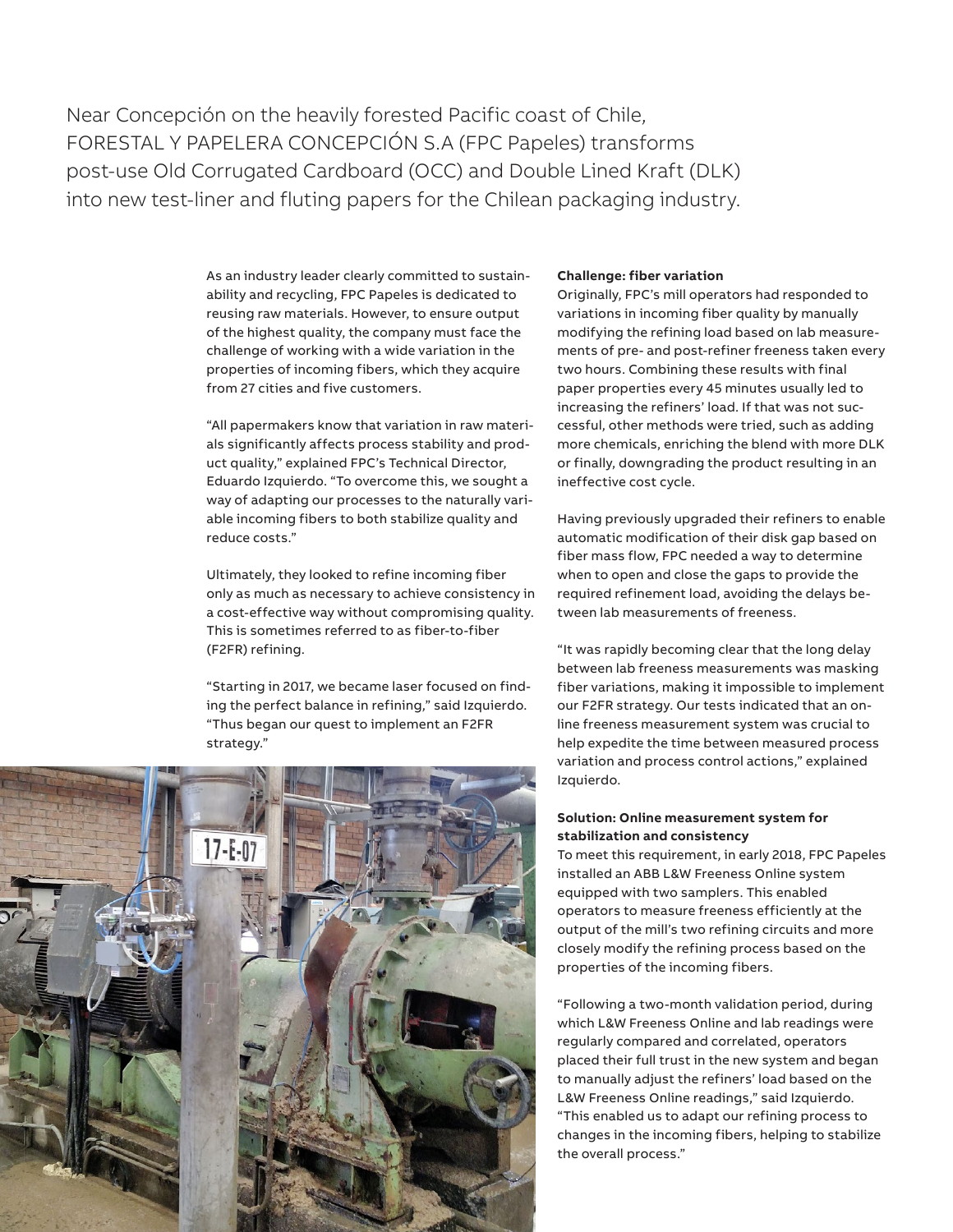

— L&W Freeness Online results were regularly compared against laboratory results to ensure accuracy. This example shows the comparison over a two hour period, on two separate days, with nearly identical results.

Not only did this help confirm measurement reliability and stabilize operations, it also builds confidence in future improvements. A natural next step would be to close the control loop to automatically run refiners from online freeness measurement with Advanced Process Controls (APC). For example, Refiner Control, an APC solution based on Freeness, could save 10-15% on energy and make the process even more stable than it is today.

## **Towards Fiber-to-Fiber-Refining (F2FR): using on-line freeness measurements**

For FPC Papeles, L&W Freeness Online has provided a fast, reliable and cost-effective online system for measuring, monitoring and controlling key quality variables of incoming fiber. Moreover, it's helped FPC attain a new level of process stability, reducing production costs through lower energy consumption by eliminating over refining. It has also contributed to creating the best possible continuous and uniform pulp furnish.

Following installation, and with other improvements at the mill, FPC twice exceeded its monthly production record during 2018. This in turn contributed to an annual output of more than 100,000 tons for the first time in the mill's history.

"Before L&W Freeness Online was installed, it would take the mill sixto-eight hours to achieve a pulp consistency for uniform paper production to meet the required specs. Now it takes less than an hour."

The system's combination of simple and sturdy design with almost no moving parts and outstanding after sales support from ABB and FCP instrumentation staff, is a further advantage and the company reports that their machine still looked like new over a year after start-up.



—

—

able to measure every 6-7 minutes – significantly less than the two-hour intervals of the manual test – helping to quickly detect the fiber changes. Without online measurement, the operator could not safely manipulate refining energy and maintain the freeness at target level.

L&W Freeness Online was